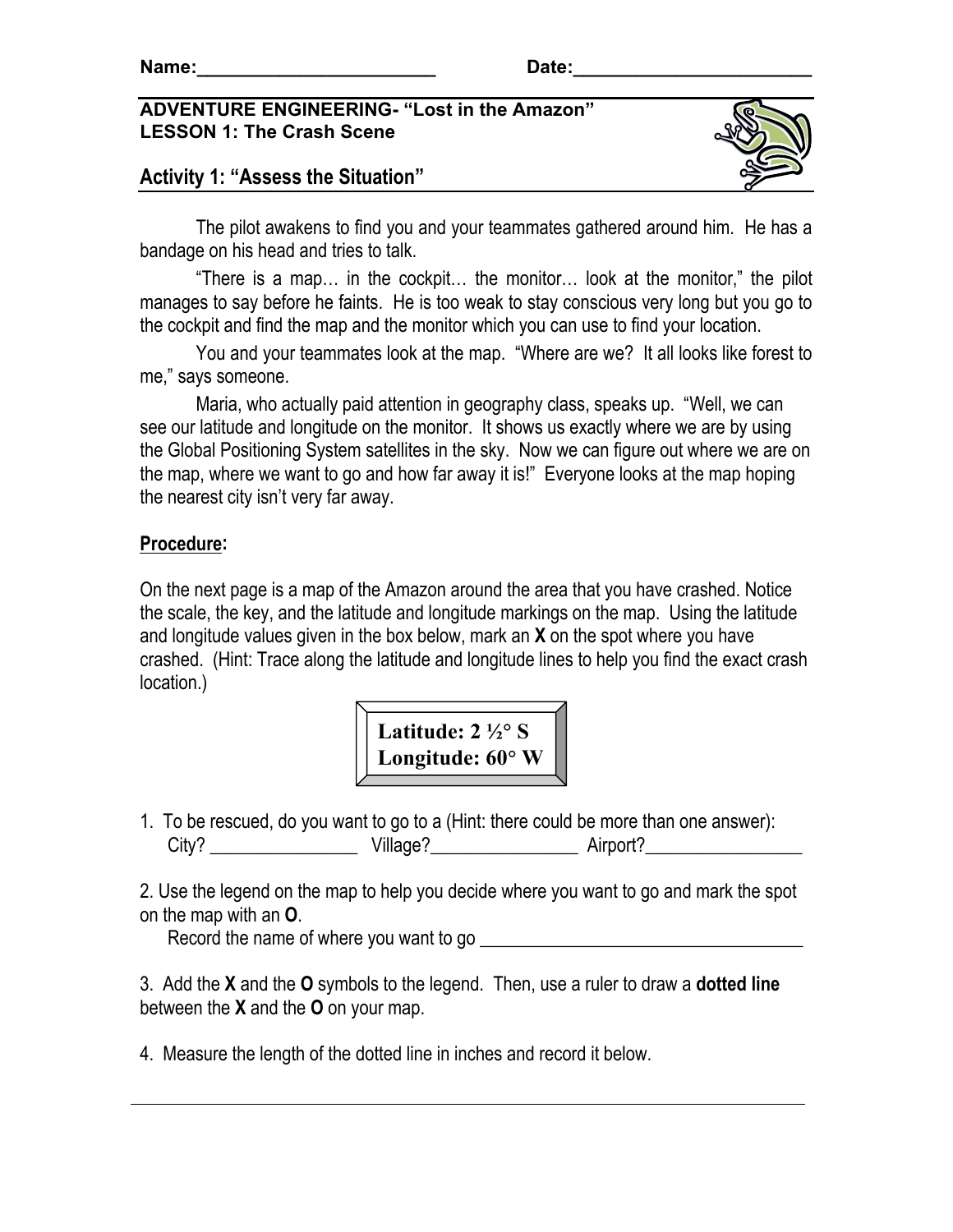5. Convert the length from inches to miles (Hint: you'll want to use the conversion factor of 5280 ft/mile) and record your answer below.

\_\_\_\_\_\_\_\_\_\_\_\_\_\_\_\_\_\_\_\_\_\_\_\_\_\_\_\_\_\_\_\_\_\_\_\_\_\_\_\_\_\_\_\_\_\_\_\_\_\_\_\_\_\_\_\_\_\_\_\_\_\_\_\_\_\_\_\_\_\_\_\_

6. As a class, vote on a route that you all will follow. If the route chosen by the class is different than the one you chose earlier, draw the new route on your map in a **solid line**. Repeat steps #4 and #5 for the solid line and record your results below.

Length of solid line:

Distance in miles:

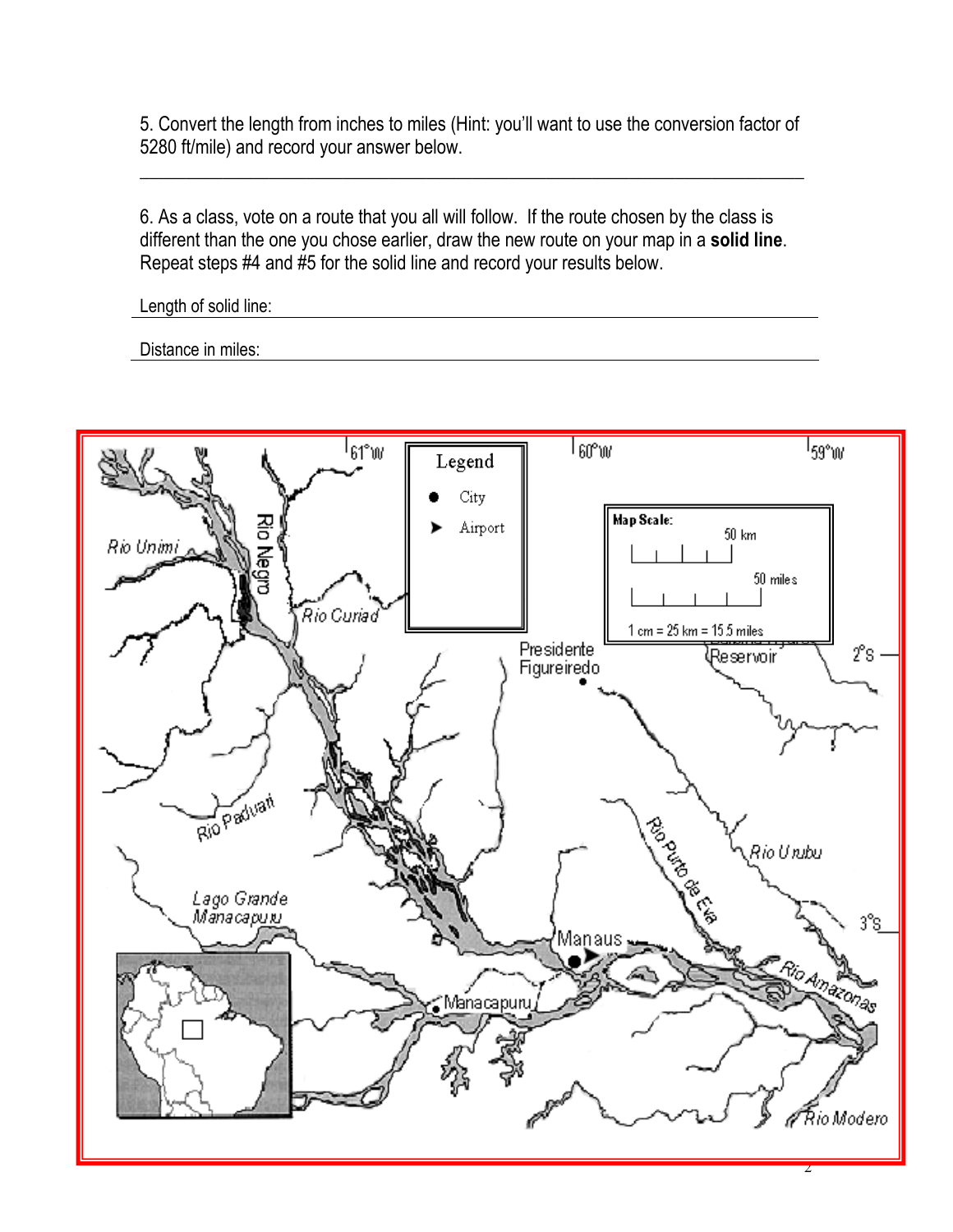# Estimating the Time of Travel:

Now that you know how far you will be traveling, you will need to estimate the time it will take to reach your destination. Use the tables below to help you plan for your journey.

**Table 1: Walking Speeds**

| <b>Weight carried</b> | <b>Walking Speed</b> |
|-----------------------|----------------------|
| $0 - 23$ lb.          | 3 mph                |
| $24 - 46$ lb.         | 2 mph                |
| $47 - 70$ lb.         | $11/2$ mph           |

1. Use Table 1 to find your walking speed. Note that the speed you can travel depends on how much you are carrying. For now, assume you are carrying 45 lb.

What is your walking speed? \_\_\_\_\_\_\_\_\_\_\_\_\_\_\_\_\_\_\_\_\_\_\_\_\_\_\_\_\_

# **Table 2: Speed and Distance**

| <b>Speed</b>                 | $3$ mph | 2 mph    | $1.5$ mph |
|------------------------------|---------|----------|-----------|
| Normal day's walk   24 miles |         | 16 miles | 12 miles  |

2. Use Table 2 to find out how many miles you can walk in an entire day. This chart assumes you will walk for about 8 hours. Match your walking speed from Question 1 to find your total miles per day

How far can you normally walk in a day?

**Table 3: Terrain Adjustments**

| <b>Terrain Type</b> | <b>Speed modifier</b>                  |
|---------------------|----------------------------------------|
| <b>Plains</b>       | Multiply miles walked by 1 $(x 1)$     |
| Swamp               | Divide miles walked by $2(x 2)$        |
| Forest              | Divide miles walked by 2 $(2, 2)$      |
| <b>Mountains</b>    | Divide miles walked by 4 $($ $\div$ 4) |
| River               | Multiply miles walked by 2 (x 2)       |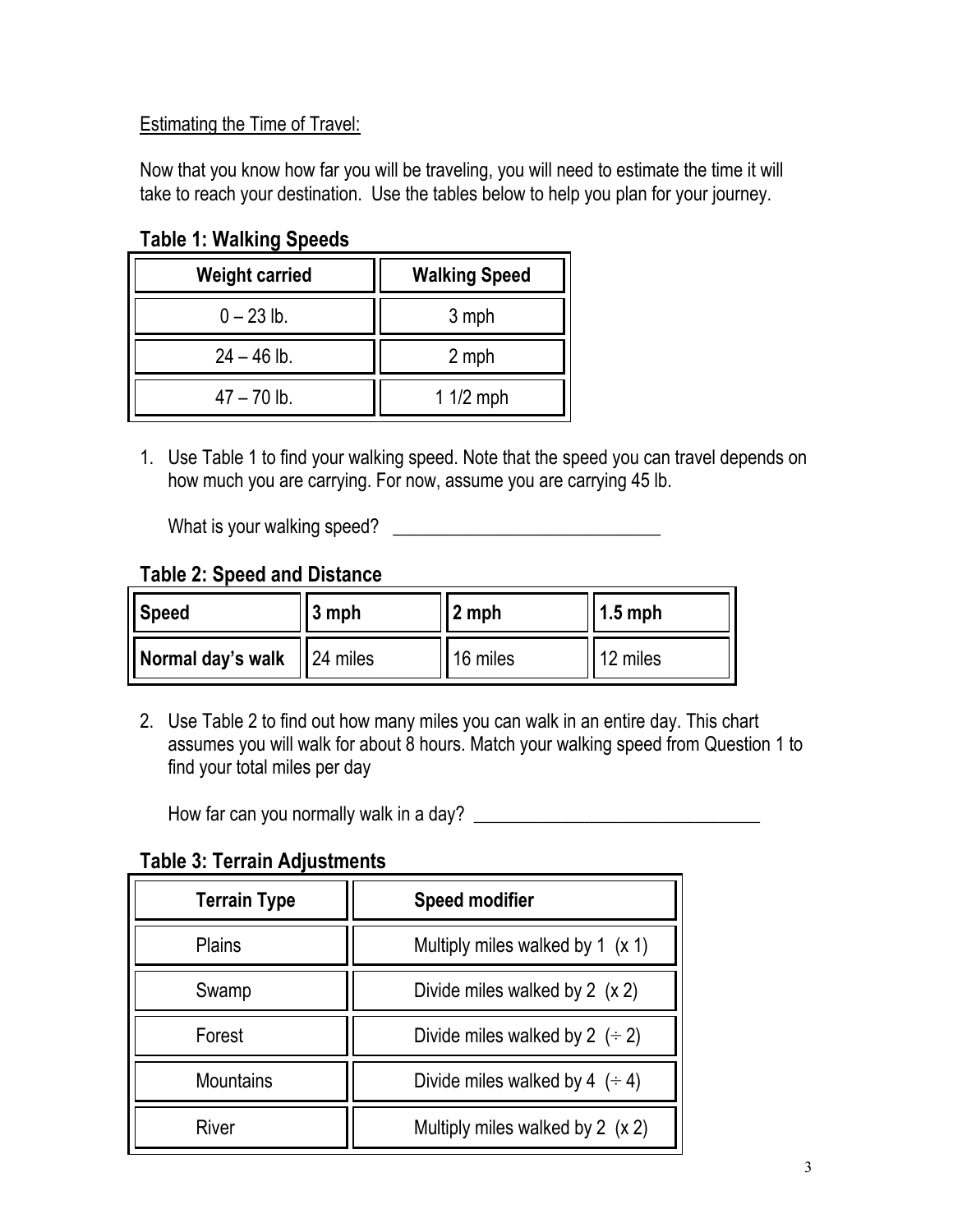3. You can't walk as fast through the mountains as you can over a normal road. Use Table 3 on the previous page to find your speed modifier if you walk through the forest.

What is your speed modifier? What if you walked through the swamp instead? Would your speed by faster, slower or the same than if you walked in the forest? Why? \_\_\_\_\_\_\_\_\_\_\_\_\_\_\_\_\_\_\_\_\_\_\_\_\_\_\_\_\_\_\_\_

\_\_\_\_\_\_\_\_\_\_\_\_\_\_\_\_\_\_\_\_\_\_\_\_\_\_\_\_\_\_\_\_\_\_\_\_\_\_\_\_\_\_\_\_\_\_\_\_\_\_\_\_\_\_\_\_\_\_\_\_\_\_\_\_\_\_\_\_\_

4. Using the number of miles walked in a day (from Question 2), find the **distance** you can travel in a day by following the directions under "speed modifier".

How far can you travel in the forest in a day? \_\_\_\_\_\_\_\_\_\_\_\_\_\_\_\_\_\_\_\_\_\_\_\_\_\_\_\_\_\_\_\_\_

How far can you travel on the river in a day? \_\_\_\_\_\_\_\_\_\_\_\_\_\_\_\_\_\_\_\_\_\_\_\_\_\_\_\_\_\_\_\_\_\_

5. Using the Tables 1, 2, and 3, estimate how long it will take you to reach your destination. Calculate the speed and time for each part of the trip in the box provided below (i.e. for each type of terrain.) Show your work.

| Type of Terrain | Speed | Time |
|-----------------|-------|------|
|                 |       |      |
|                 |       |      |
|                 |       |      |
|                 |       |      |

Total Time: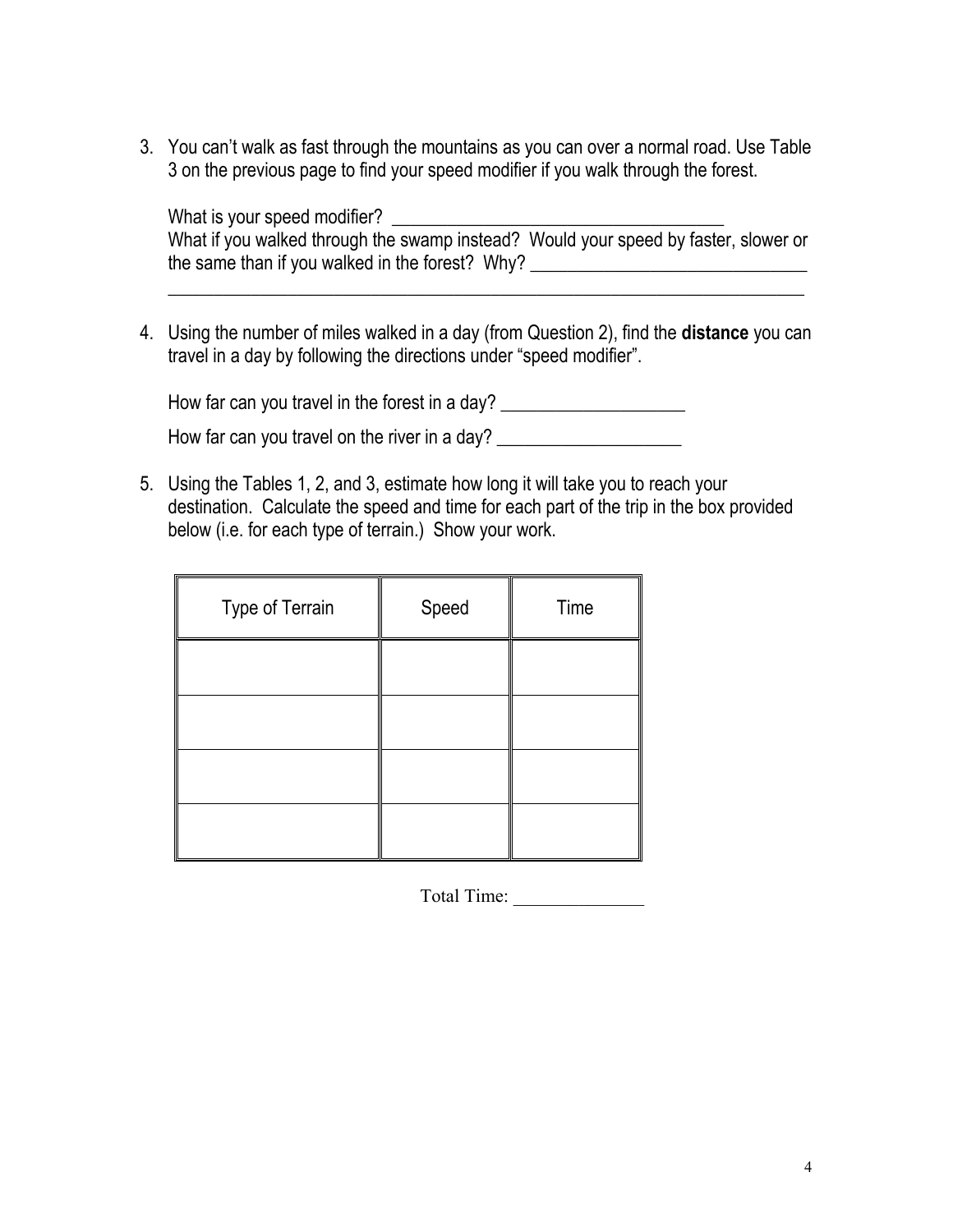### **ADVENTURE ENGINEERING- "Lost in the Amazon" LESSON 2: Supplies**





Now that you've decided where you are going and figured out about how long it will take, you must decide what to take with you. You start to think about all that you will need. What will you take? Will you have everything you need to survive the trip to Manaus?

# **Procedure:**

Look at the list below to see what supplies survived the plane crash. In your group, mark all the items in the list below that you think are important for survival in the Amazon Rainforest.

matches  $(0.1 \text{ lb}, 0.045 \text{ kg})$  airline blankets  $(1 \text{ lb}, 0.454 \text{ kg})$ chlorinated tablets  $(0.1 \text{ lb}, 0.045 \text{ kg})$  kitchen pots  $(1 \text{ lb}, 0.454 \text{ kg})$ plastic utensils (0.1 lb, 0.045 kg) maps (1 lb, 0.454 kg) scotch tape  $(0.1 \text{ lb}, 0.045 \text{ kg})$  bottles of water  $(1 \text{ lb}, 0.454 \text{ kg})$ coffee filters  $(0.1 \text{ lb}, 0.045 \text{ kg})$  first aid kit  $(2 \text{ lb}, 0.908 \text{ kg})$ plastic cups  $(0.1 \text{ lb}, 0.045 \text{ kg})$  suitcases  $(2 \text{ lb}, 0.908 \text{ kg})$ decks of cards (0.1 lb, 0.045 kg) seat floatation pads (2 lb, 0.91 kg) compass (0.25 lb, 0.11 kg) backpacks (2 lb, 0.91 kg) mirror (Small)  $(0.25 \text{ lb}, 0.11 \text{ kg})$  tools  $(5 \text{ lb}, 2.27 \text{ kg})$ duct tape  $(0.4 \text{ lb}, 0.18 \text{ kg})$  rope  $(5 \text{ lb per 10 ft.}, 2.27 \text{ kg})$ flash light (1/2 lb, 0.227 kg) food (5 to 10 lb, 2.27 to 5.54 kg) binoculars (1 lb, 0.454 kg) wheels (100 lb, 45.4 kg)

gum (0.1 lb, 0.045 kg) books about the Amazon (2 lb each, 0.91 kg) pillows (0.25 lb, 0.11 kg) medium sized water bottles (2 lb, 0.91 kg) magazines (0.25 lb, 0.11 kg) scrap metal (2 to 10 lb, 0.91 to 5.54 kg) oxygen supplies (0.25 lb, 0.11 kg) 2-liter plastic bottle w/ water (2.5 lb, 1.13 kg) emergency escape slide (100 lb, 45.4 kg)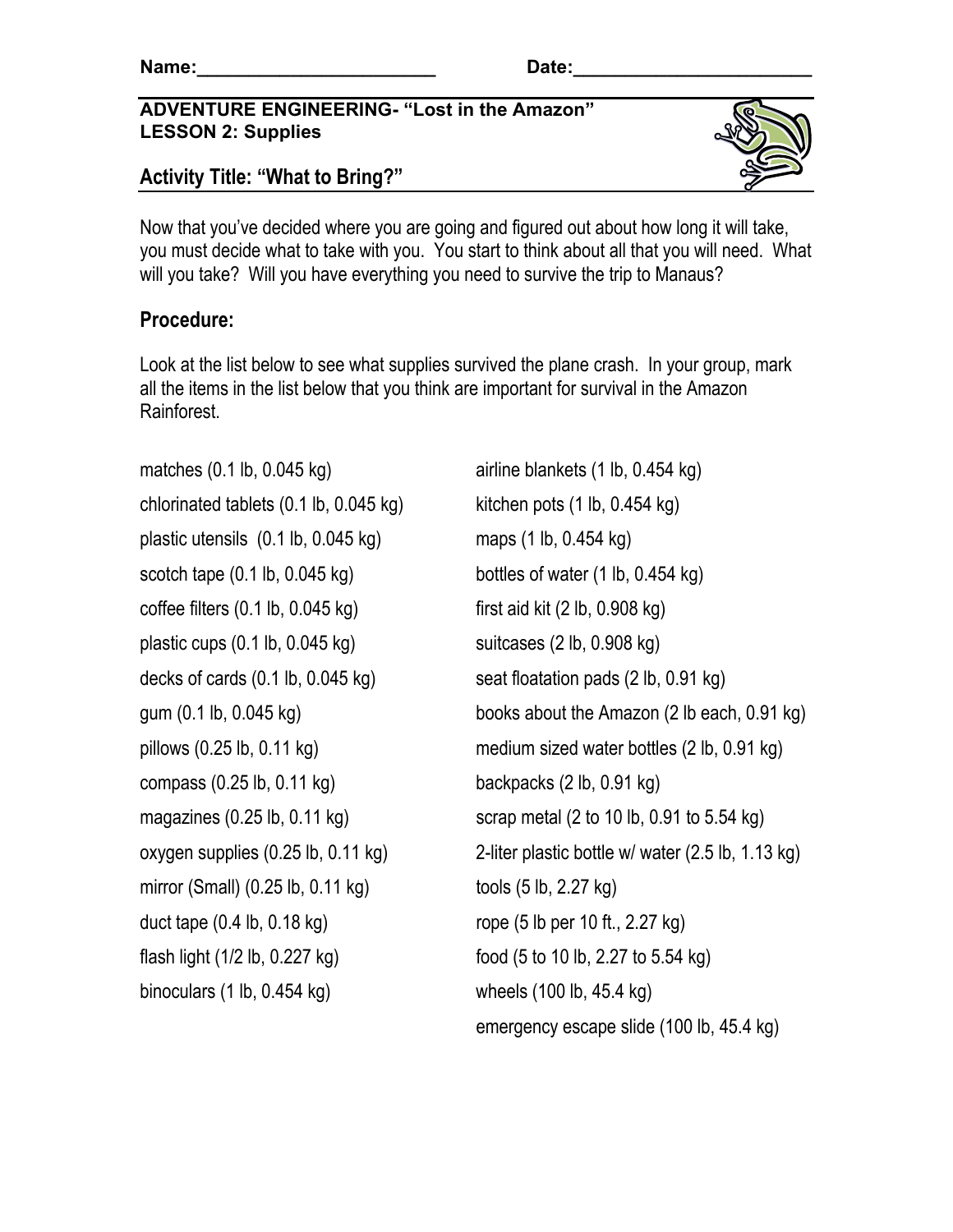- Using the list of items that survived the plane crash, organize your supplies into categories. In your group, decide what categories to make (such as most important, most useful, or least necessary) and write the names of the categories in the blanks at the top of the chart.
- \* Next, write down the items in the categories your group decided on and include the weight of each item next to it in parenthesis. Example: first aid kit (2 lb.). You don't have to use all the columns!

| Category 1: | <b>Category 2:</b> | <b>Category 3:</b> | <b>Category 4:</b> |
|-------------|--------------------|--------------------|--------------------|
|             |                    |                    |                    |
|             |                    |                    |                    |
|             |                    |                    |                    |
|             |                    |                    |                    |
|             |                    |                    |                    |

- \* As a class, you will decide the maximum weight each person can carry. Think about how weight will effect how fast you can walk to Manaus. Which items are most important?
- 1. How much weight can each person carry? \_\_\_\_\_\_\_\_\_\_\_\_\_\_\_\_\_\_\_\_\_\_\_\_\_\_\_
- In your groups, decide which items you want to take. Figure out who will carry what item so that no one is carrying more than the maximum amount of weight your class decided on.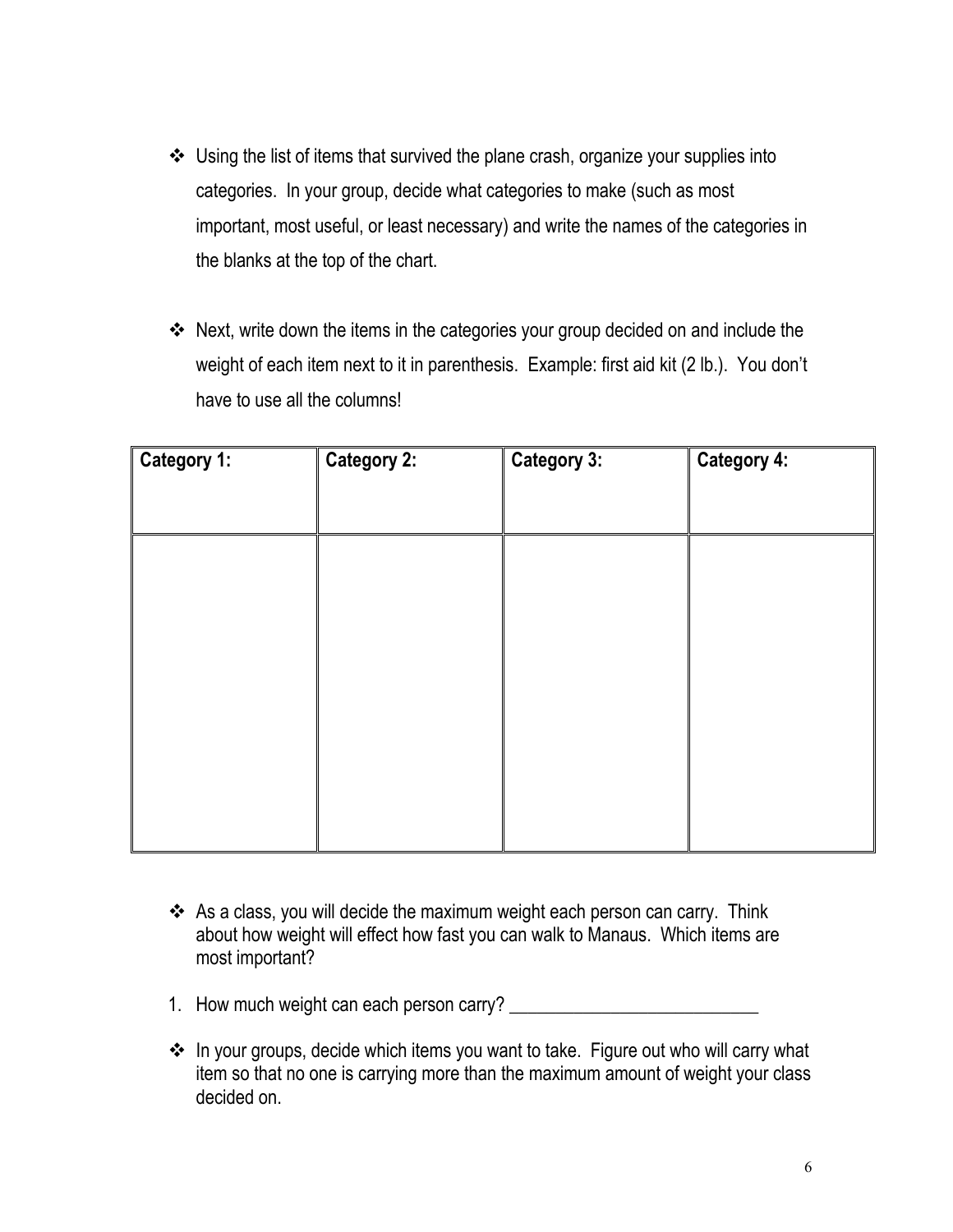**\*** Write the items only you will carry in one of the following charts. (Include the weight of each item.) Add up your total to make sure you aren't carrying too much!! Write the same information for each of the members in your group.

| Member 1:            |                | Member 2:            |                       |
|----------------------|----------------|----------------------|-----------------------|
| Item                 | Weight of Item | Item                 | <b>Weight of Item</b> |
|                      |                |                      |                       |
|                      |                |                      |                       |
|                      |                |                      |                       |
|                      |                |                      |                       |
|                      |                |                      |                       |
|                      |                |                      |                       |
| <b>Total Weight:</b> |                | <b>Total Weight:</b> |                       |
|                      |                |                      |                       |

| EI 1.                |                | <b>INIGITIDEL 2.</b> |                |
|----------------------|----------------|----------------------|----------------|
| Item                 | Weight of Item | Item                 | Weight of Item |
|                      |                |                      |                |
|                      |                |                      |                |
|                      |                |                      |                |
|                      |                |                      |                |
|                      |                |                      |                |
|                      |                |                      |                |
|                      |                |                      |                |
| <b>Total Weight:</b> |                | <b>Total Weight:</b> |                |

**Member 3: \_\_\_\_\_\_\_\_\_\_\_\_\_\_\_\_ Member 4: \_\_\_\_\_\_\_\_\_\_\_\_\_\_\_\_** 

| Item                 | <b>Weight of Item</b> | Item                 | <b>Weight of Item</b> |
|----------------------|-----------------------|----------------------|-----------------------|
|                      |                       |                      |                       |
|                      |                       |                      |                       |
|                      |                       |                      |                       |
|                      |                       |                      |                       |
|                      |                       |                      |                       |
|                      |                       |                      |                       |
| <b>Total Weight:</b> |                       | <b>Total Weight:</b> |                       |

| Member 4: |  |
|-----------|--|
|           |  |

| Item                 | <b>Weight of Item</b> | Item                 | <b>Weight of Item</b> |
|----------------------|-----------------------|----------------------|-----------------------|
|                      |                       |                      |                       |
|                      |                       |                      |                       |
|                      |                       |                      |                       |
|                      |                       |                      |                       |
|                      |                       |                      |                       |
|                      |                       |                      |                       |
| <b>Total Weight:</b> |                       | <b>Total Weight:</b> |                       |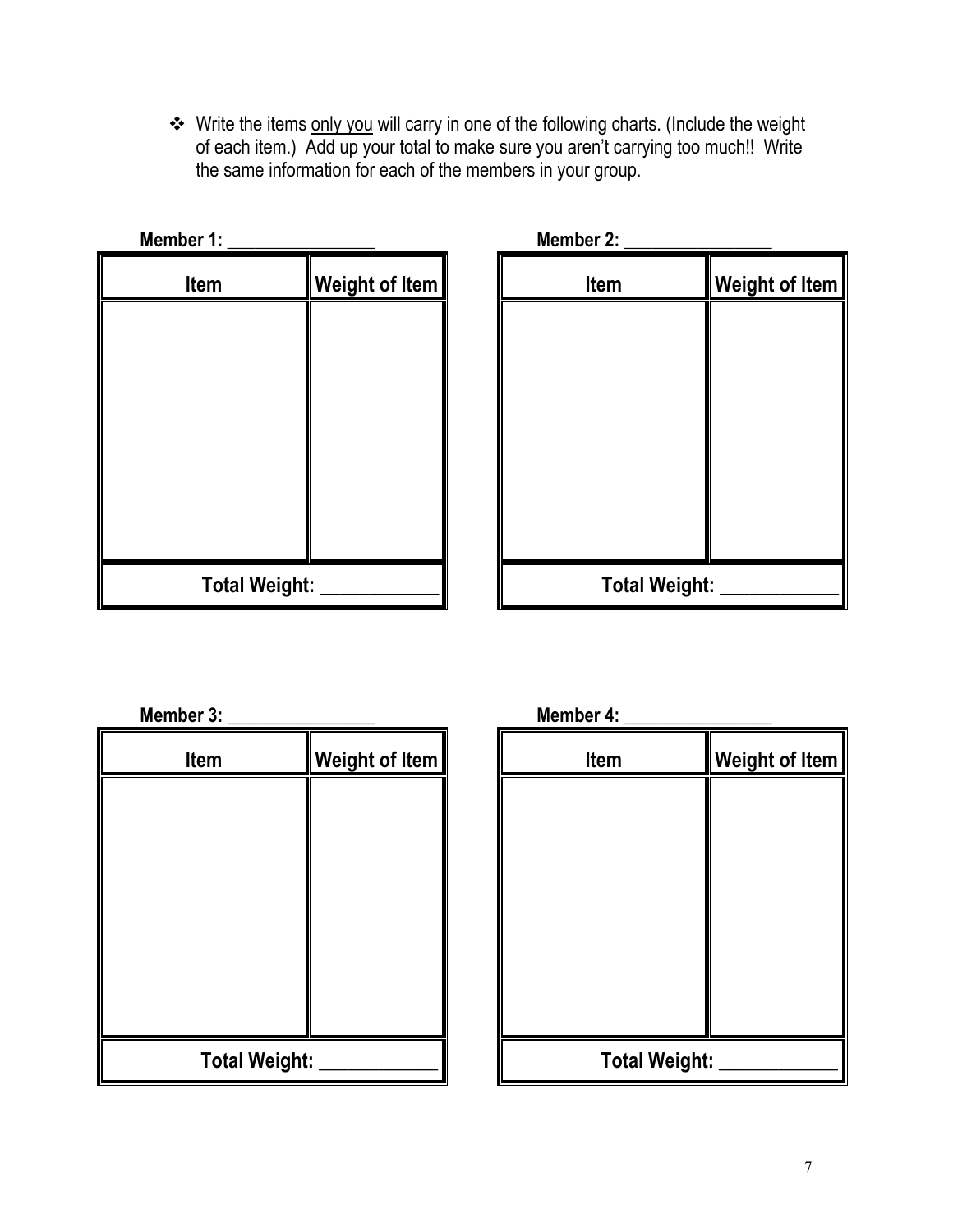#### **ADVENTURE ENGINEERING – "Lost in the Amazon" LESSON 3: The Need for Shelter**

### **ACTIVITY 1: Home Sweet Home!**



 As you begin your journey into the exciting and mysterious Amazon Rainforest, you hear chattering monkeys in the distance. You walk along for about ten minutes and you notice it is very warm and humid even though there is plenty of shade. The pack you are carrying is starting to get a little bit heavier and you wish you were back in the hotel swimming pool. Then, out of nowhere you hear a high-pitched scream coming from behind you. At first you think it is a wild monkey or bird but then you realize that it is only your friend Jennie, an Environmental Engineer.

 "Eeeeek, who's wasting water!?" She yells as you notice everyone looking confused. But before anyone has time to answer, a warm rain begins to pour furiously from the sunny sky.

 "It's raining, and our supplies are starting to get wet!" Robert, a Civil Engineer, cries out from the back of the group. You quickly realize you need a shelter that is easy to build and can be taken with you. What can you use? How will you build it? There are no umbrellas here!

#### **Procedures:**

1. Get into groups and discuss a few ideas of some possible designs for a shelter. What features do you want your shelter to have? (Protection from rain? Wind? Will it have windows? Should it be portable?) Sketch your ideas in the box below.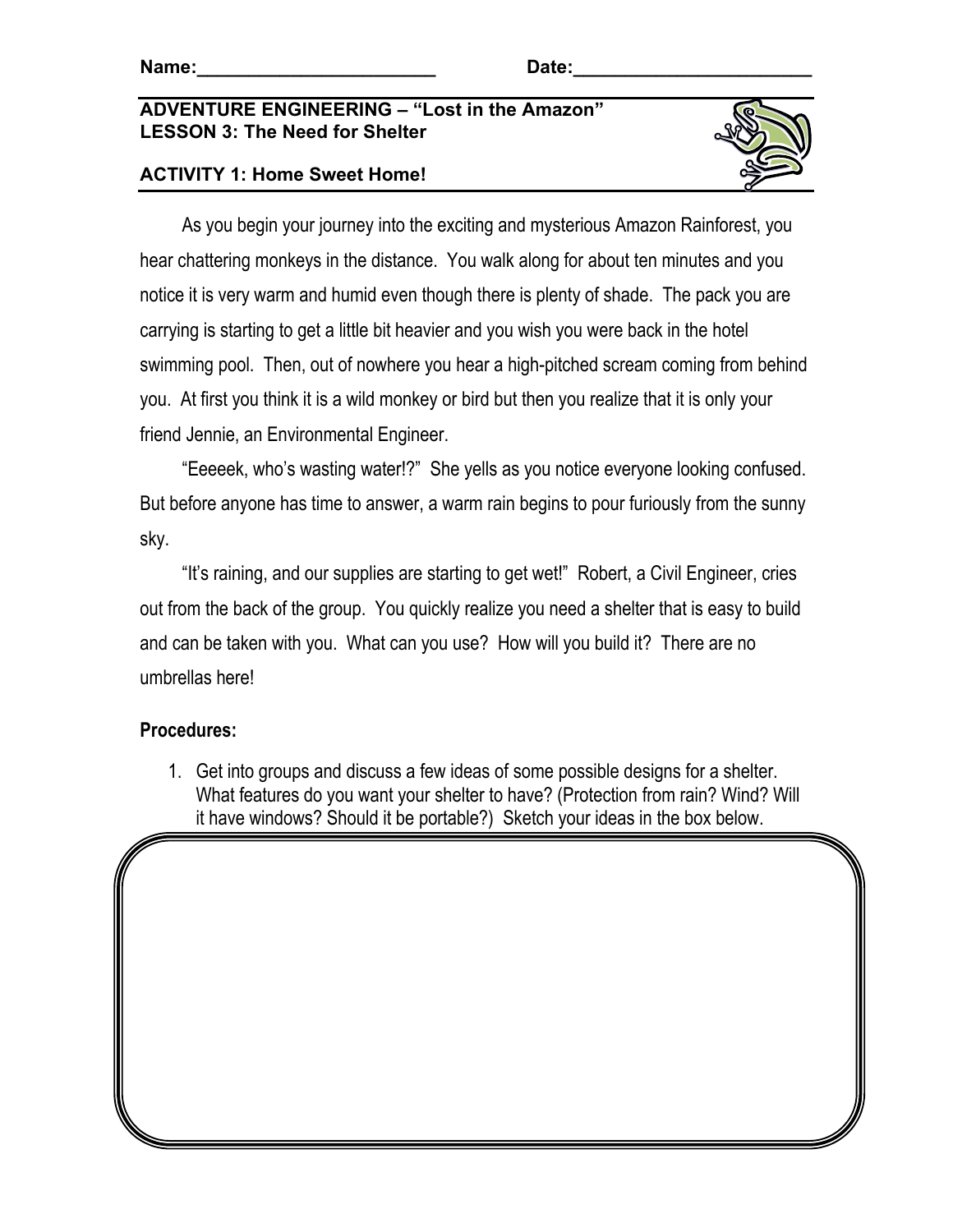- 2. Place the "Amazon Plant Leaves" handout under the wax paper so that you can see the outlines through the paper.
- 3. Decide which kind of leaves and how many of each you will need to build the shelter you planned. Trace the leaves you wish to use onto the wax paper. Keep in mind that there is only 1 sheet of wax paper so try to fit the leaves on the sheet carefully.
- 4. Cut out all the leaves traced on the wax paper.
- 5. Throw away any left over wax paper.
- 6. In your team of engineers, decide which design you will use to construct your shelter using only the materials that you have been provided.
- 7. Using the leaves, kite string, reinforcers and Popsicle sticks create a shelter big enough to hold the cup inside. Use the stickers or tape to connect the string to the leaves. Keep in mind that these shelters will need to be mobile. Make sure that you can fold them up in order to carry them with you on your journey.

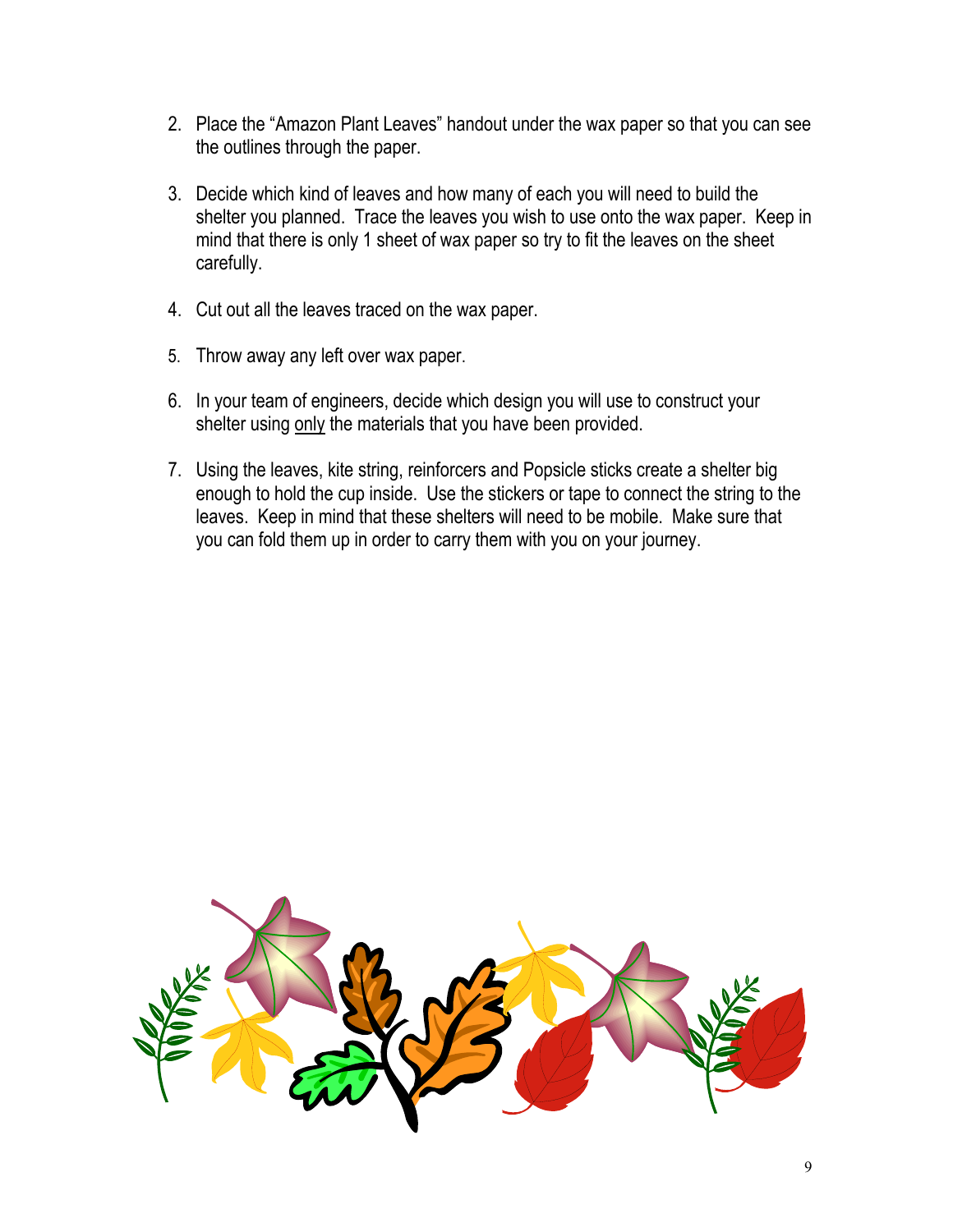#### **ADVENTURE ENGINEERING – "Lost in the Amazon" LESSON 3: The Need for Shelter**

### **ACTIVITY 2: Built to Last?**



1. As a class, design an experiment that will test the model shelters. This experiment should test the ability of the shelter to keep out water and the durability of its structure after being carried through the rainforest. Write your ideas below.

2. Test the shelters using the experiment you designed.

### **Questions:**

*.* 

3. How did each step in the test help us check our shelter?

4. List any problems you saw in the experiment:

5. Compare your model shelter to other groups. How would you improve your model if you built it again?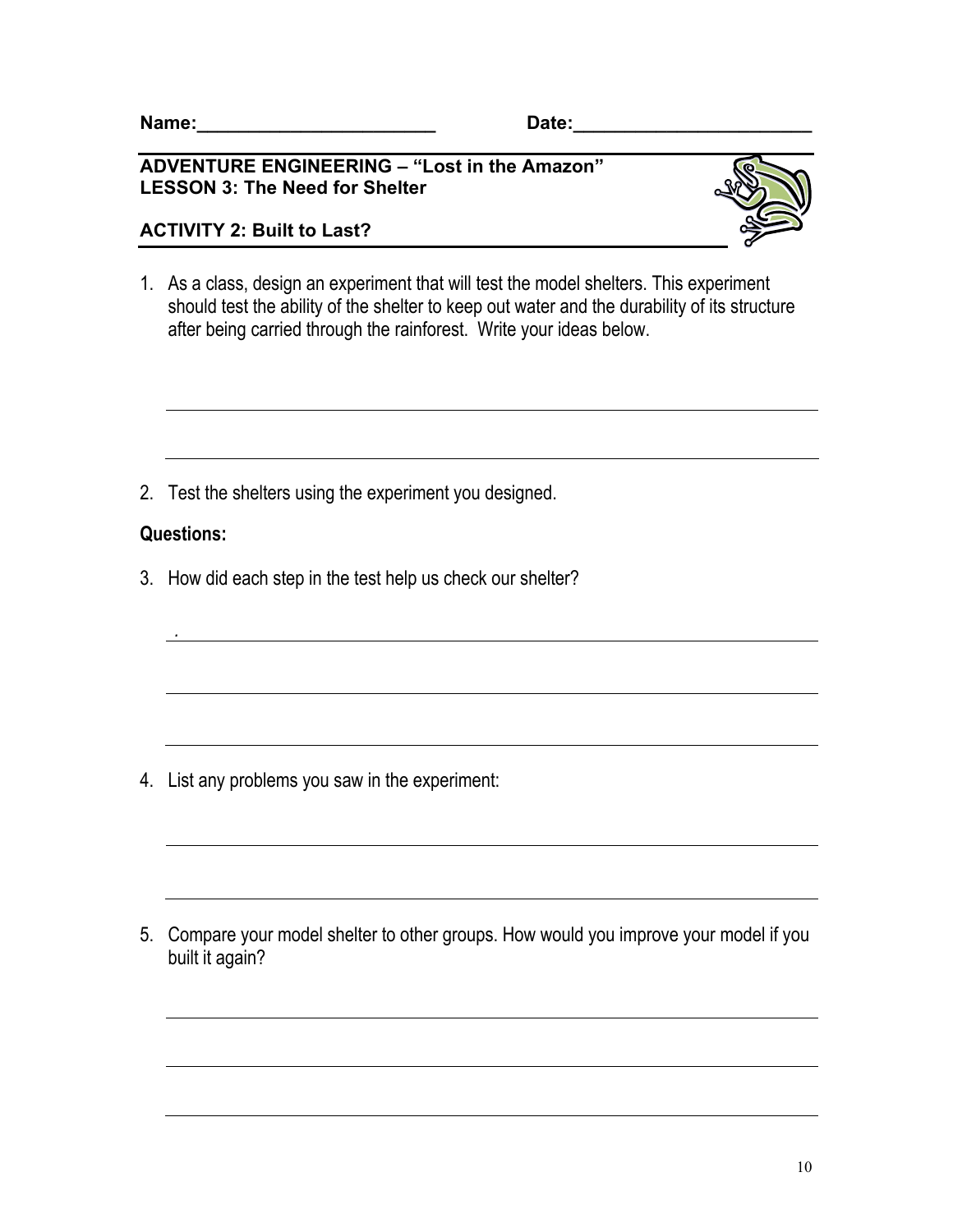### **ADVENTURE ENGINEERING – "Lost in the Amazon" LESSON 4: The Growling Stomach**





 After you break down the night's camp you decide to walk around and see how your fellow engineers are doing. Everyone is packing away their supplies and getting ready for another adventurous day in the Amazon. You notice that the pilot is lying under a big leaf fast asleep. He is still very weak but is starting to eat more.

 "Grrrrr." You hear a low roar coming from your stomach and you realize that it is time for breakfast. You walk over to where a group of Mechanical Engineers- Ken, Daniel, and Cari, are preparing today's breakfast.

"How is the food looking?" you ask.

 "I think we will only have enough food left for one more day!" Cari responds looking troubled.

 "I guess we will have to find some of food," Ken adds as he hands you a buttered roll and a can of apple juice.

 In order to find food, you know that you will have to find plants or animals that are safe to eat, but how will you find them? What kind of plants or animals can you eat in the Amazon?

# **Procedures:**

Now that you know there is a need to find food, you realize you need to find out what is safe to eat. You'll need to research various plants and animals found in the Amazon Rainforest and determine what you can use as food. Using books or other possible resources from the library or in your classroom, you are to classify the plants and/or animals your group has researched. Then your group will create a poster of one or two plants and/or animals that you've researched for presentation to the class. Remember that you must be careful of the dangers of the Amazon Rainforest! Not all plants and animals found the Amazon Rainforest can be eaten; many are poisonous or inedible.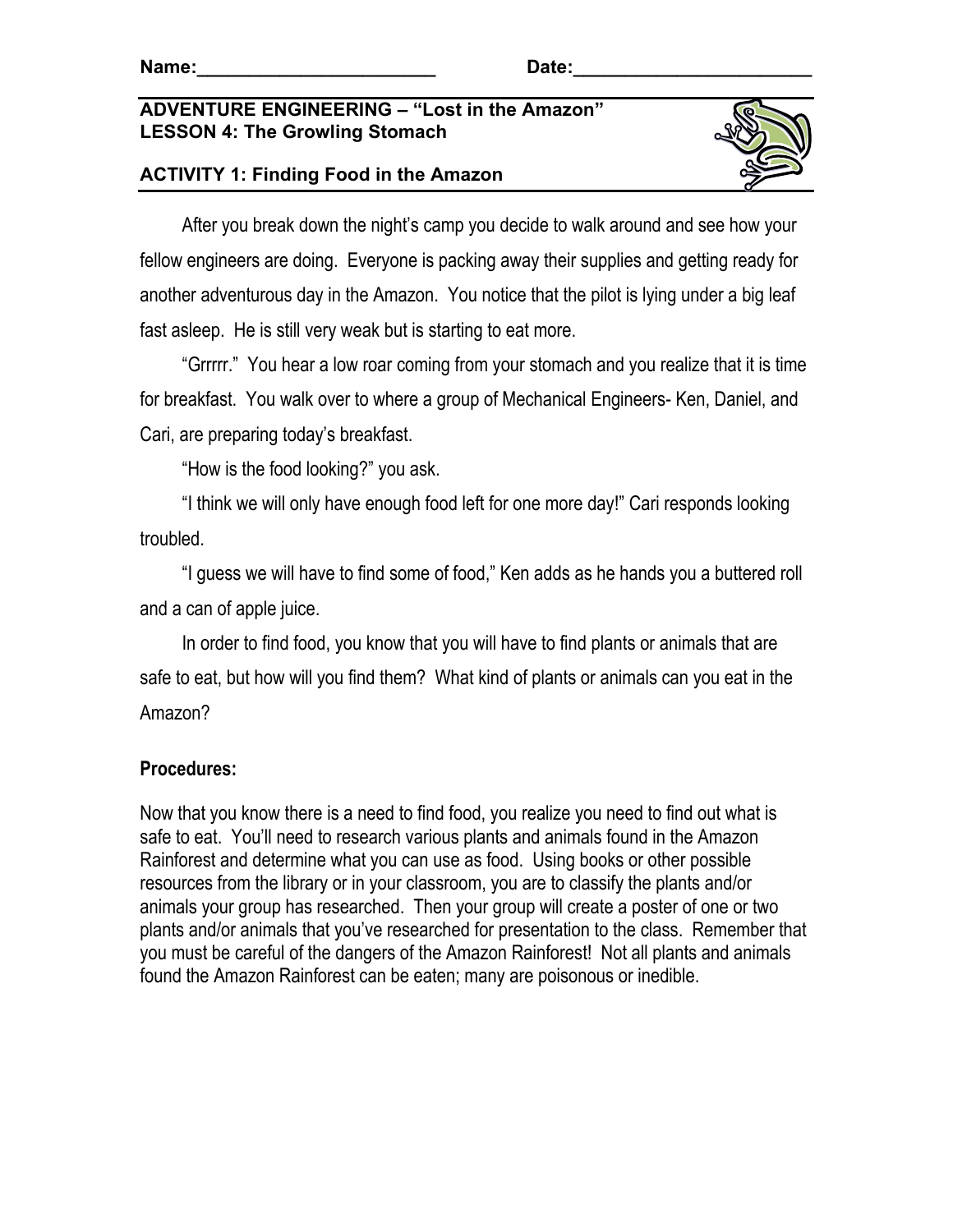Choose two organisms, either plants and/or animals, that you want to research in detail. Use the following graphic organizer as a guide for some ideas and questions you may want to include on your poster presentation.

|                                                                                             | Organism #1 | Organism #2 |
|---------------------------------------------------------------------------------------------|-------------|-------------|
| Name                                                                                        |             |             |
| In which layer of the<br>rainforest does it live?<br>(Canopy, rainforest floor,<br>$etc.$ ) |             |             |
| Is it plentiful? Can it be<br>easily found or caught?                                       |             |             |
| Is it safe to eat?                                                                          |             |             |
| Is it poisonous?                                                                            |             |             |
| What does it use for energy<br>or food?                                                     |             |             |
| Do other organisms rely on it<br>for energy or food? If so,<br>what organisms?              |             |             |
| Anything else special about<br>it?                                                          |             |             |

Now that you've researched your organisms, create a poster and present your group's findings to the class. Be creative!!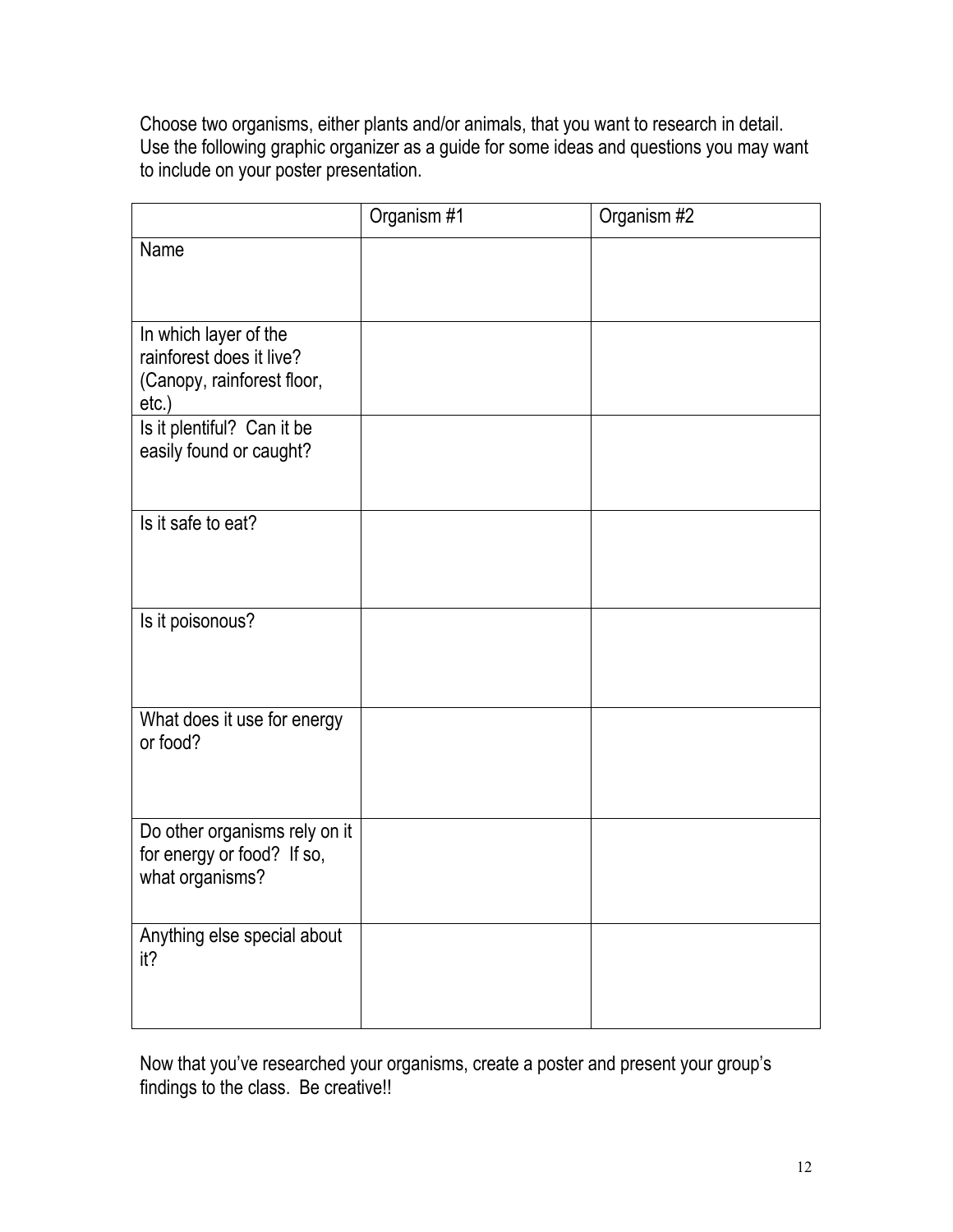#### **ADVENTURE ENGINEERING – "Lost in the Amazon" LESSON 5 – Where's the Water?**

# **ACTIVITY 1: Is it Safe to Drink?**



Even though hunting has been slow, you have been able to survive the pangs of hunger during your adventure in the Amazon Rainforest on the few plants and insects you and your colleagues have found. But time is an important factor since the pilot needs medical help that can only be found in a large city. You continue on your quest to finding Manaus with the hope that each day will bring you a little closer.

"Hey guys we are almost out of water," you hear Julie say, "and there are several pools of water nearby according to the map. Maybe some of the water is good enough to drink." You realize that testing the water will be hard with the tools you have, but you also worry about how to filter the water in case it isn't safe to drink. Or perhaps Julie, a Chemical Engineer, can come up with an idea for a filter design. What will you use? Will it work?

# **Procedures:**

You must use your engineering knowledge to find a way to filter the dirty water that you've been given. Build and test a water filter of your design using the 2-liter plastic bottle along with the layering supplies given to you. Below are some procedures to help you. Remember that you will want your filter to work correctly and fast!

Prepare your bottle prior to adding the layering materials

- 1. Place the piece of nylon stocking or cheesecloth on the mouth of the bottle (the smaller hole).
- 2. Use the rubber band to secure it to the mouth of the bottle.
- 3. See picture on the right.

**Picture of bottle after steps 1 and 2.**

Design your layering system

- 4. Here is a list of items from the plane and the Amazon:
	- Sand
	- Gravel
	- Paper Towels
	- Coffee Filters
- 5. Discuss among your group different ways of layering the materials to make a filter.

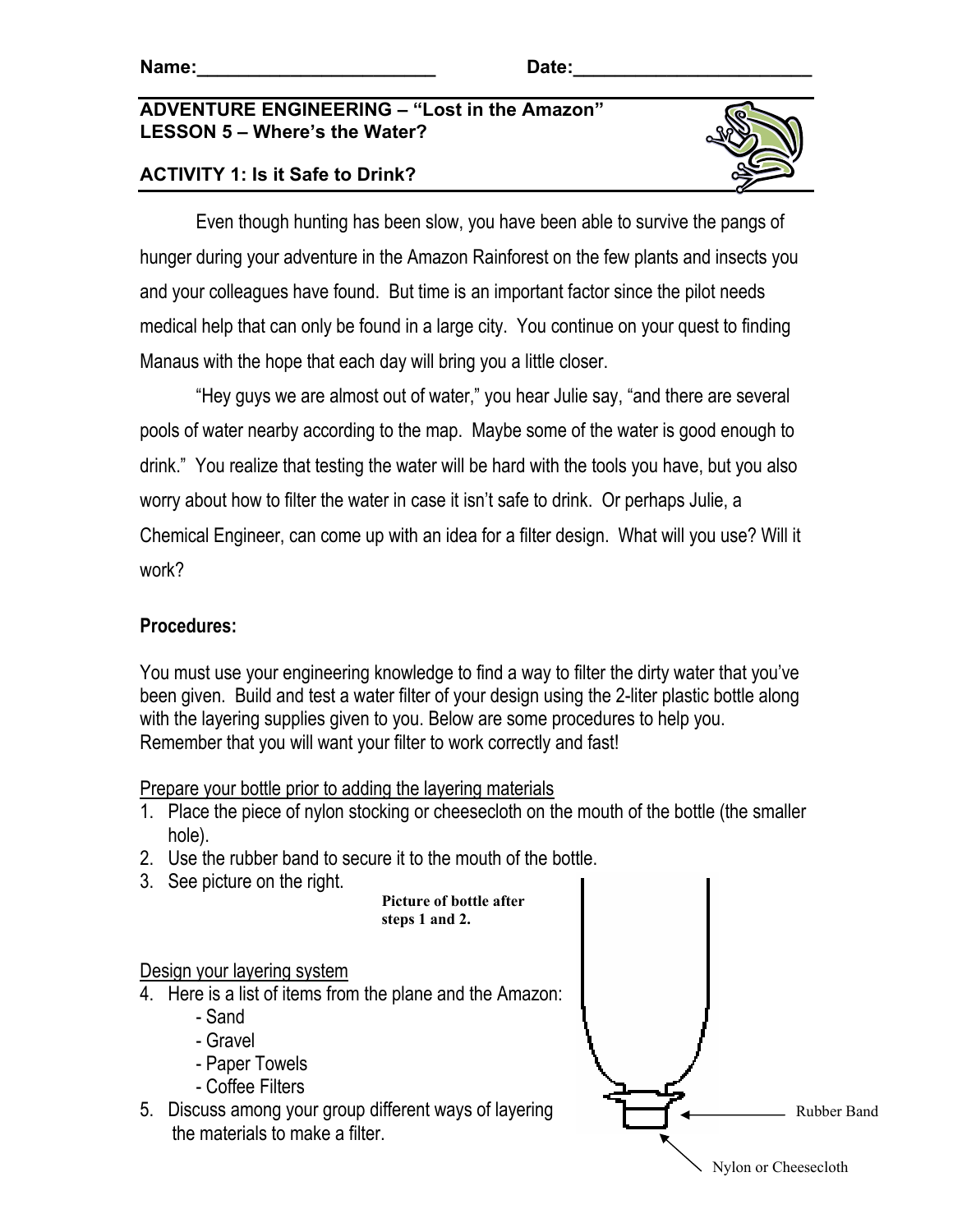6. Choose the method you think will filter the best. Fill in the correct area below with the items your team chose to use and draw a picture of your filter design.



- 7. Carefully place the items in the upside down 2-liter bottle in the order your group agreed upon.
- 8. Hold the mouth of the bottle over the bowl.
- 9. Have another student in your group keep track of the time.
- 10. When the timekeeper says **start,** pour the cup of dirty water into the bottom of the filter you designed.
- 11. **Stop** the time when the water has gone completely through the filter.
- 12. Use the line below to record the time your filter took.

Record the time for water to go through filter:

*Min Seconds*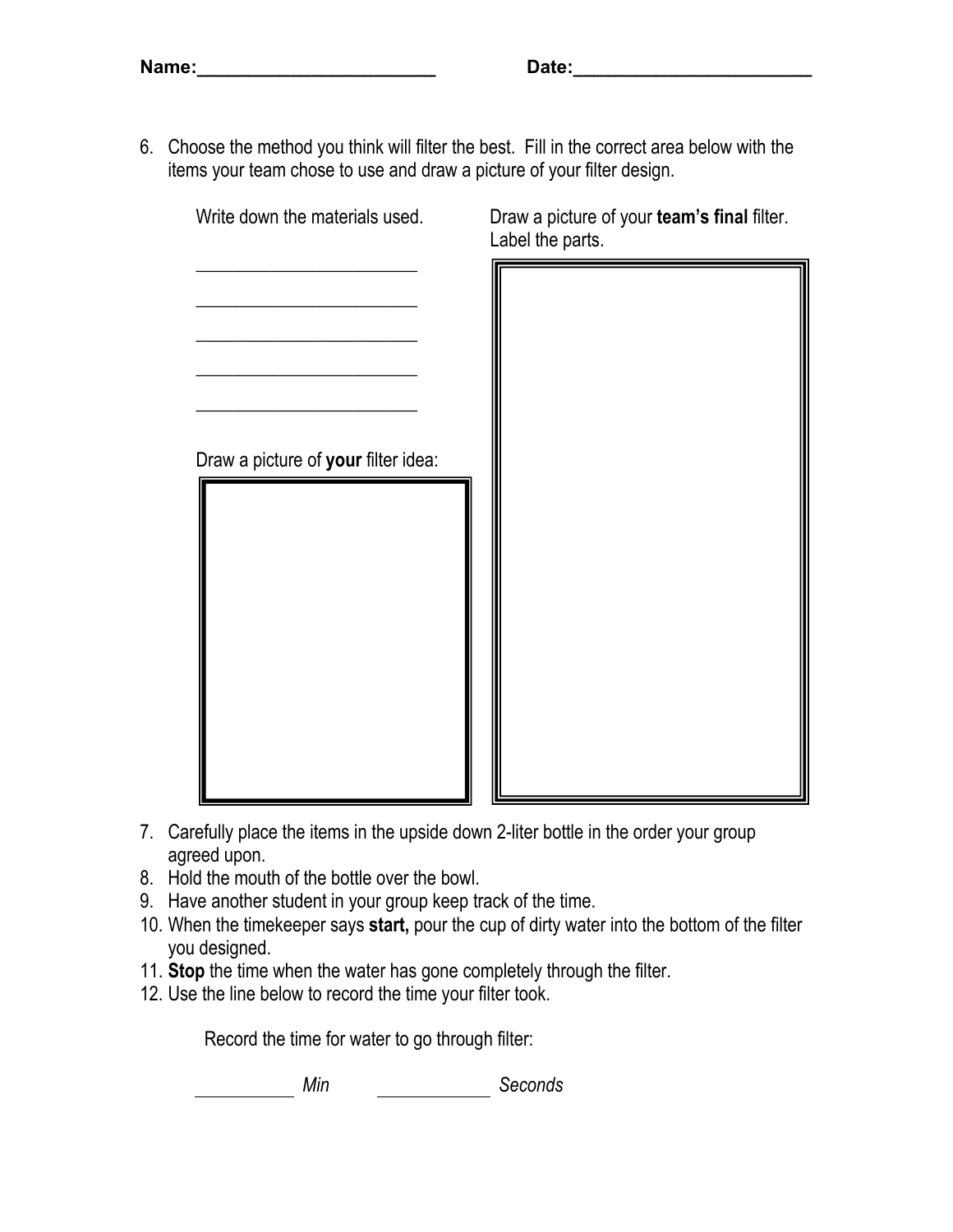13. Rate how clean your filtered water is using a scale of 1 to 5, with 1 meaning the water came out clear and 5 meaning that the water remained dirty.

#### **Questions:**

*.* 

1. Describe the water before you filtered it.

2. Describe how the water changed after you filtered it.

3. Describe what you saw as the water went through filter.

4. After discusssing all the filters as a class, record which filter worked best and why.

5. Are there other ways to purify the water besides filtering?

6. Do you think there is a limit to the number of times you could use your filter. Why or why not?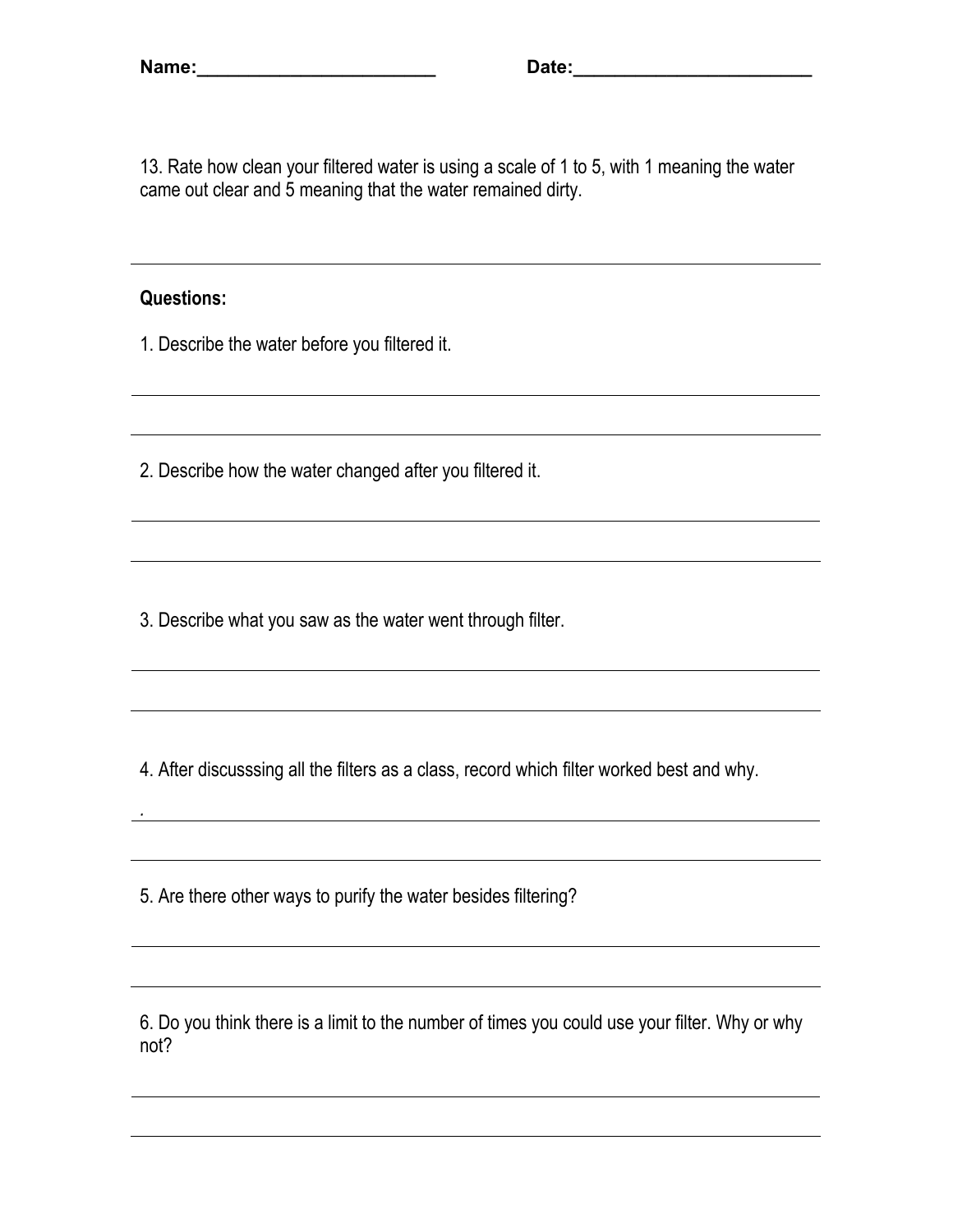### **ADVENTURE ENGINEERING- "Lost in the Amazon" LESSON 6: Attack of the Raging River**



# **Activity 1: Anchors Away**

 You are almost to your destination; your body is feeling more and more tired and you don't know if you can walk another step.

 Suddenly, you hear Beth, a Marine Engineer, yell from the front, "Guys we have a problem! I think we have strayed slightly from the original route. The GPS unit says our location is 3°S and 60.2°W. It looks like we are going to have to cross a river in order to get to Manaus."

 You look at the map and realize Beth is right. How will you cross the river? Will the supplies you have be enough to get everyone across safely?

## **Procedures:**

Before designing a vessel to cross the water safely, you'll first want to better understand how to make something float.

- 1. Fill the bowl with water approximately  $\frac{3}{4}$  of the way full and mark this level on the cup.
- 2. Roll the clay into a ball shape in your hand.
- 3. Using a pan balance measure the mass of the ball in grams and record on the table below under Trial #1.
- 4. Carefully drop the ball into the water.
- *5.* Record your observations of the clay ball.
- 6. Mark the new level of the water on the cup. Did the water level change, and if so, how?

\_\_\_\_\_\_\_\_\_\_\_\_\_\_\_\_\_\_\_\_\_\_\_\_\_\_\_\_\_\_\_\_\_\_\_\_\_\_\_\_\_\_\_\_\_\_\_\_\_\_\_\_\_\_\_\_\_\_\_\_\_\_\_\_\_\_\_\_

- 7. Take the ball out of the water and use a paper towel to dry it off.
- 8. Now, try to change the shape of the clay so that it will float on the water.
- 9. After you get the clay to float, measure the clay's mass and record it under Trial #2.

| Trial #1                      | Trial #2                     |
|-------------------------------|------------------------------|
| Mass Before Change (in grams) | Mass After Change (in grams) |
|                               |                              |
|                               |                              |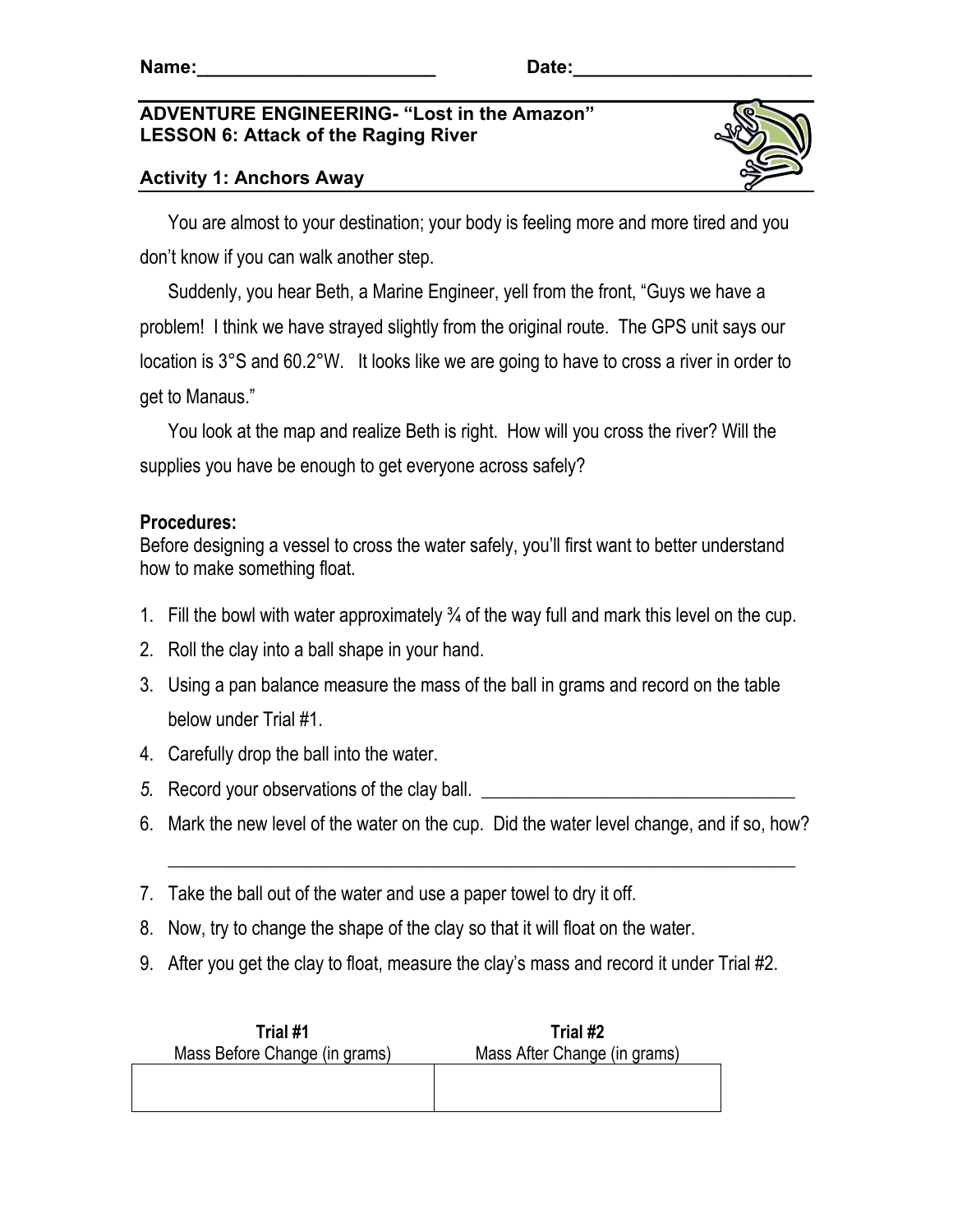**Questions:** Answer the following in complete sentences.

1. Did the clay float after you changed its shape? Why?

2. Compare the mass of the clay in Trial #1 and Trial #2. Was the mass of the clay similar or different?

3. How did the clay change between Trial #1 and Trial #2?

4. What shape did you change the clay to?

5. Do you think your clay creation could hold some paperclips inside and still float?

6. How many paperclips do you think it could hold?

# **Procedures (cont'd):**

- 10. Write the name of the three materials you were given by your teacher in the data table on the following page.
- 11. Estimate how many items of each material your clay boat can hold all at once:
- 12. Slowly and carefully fill the boat with the materials until it fills with water and sinks. (The items should be placed in one at a time.)
- 13. Record the number of each item that your clay boat held.
- 14. Take the boat with the items out of the water and dry them off (be very careful not to deform the boat!).
- 15. Using the weighing balance measure in grams the weight of the total number of items your clay boat held. Set aside the items, as they will be used again.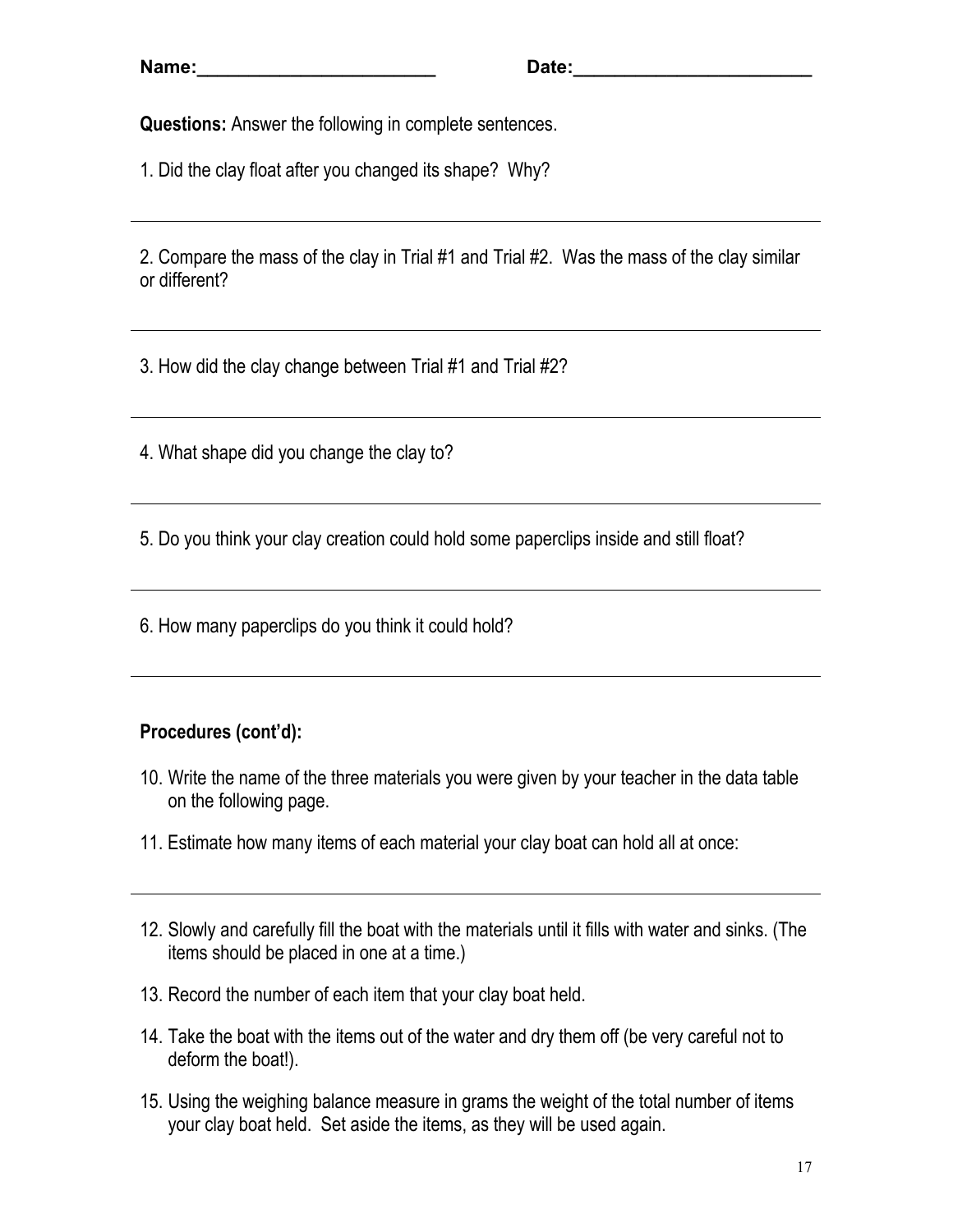### **DATA TABLE:**

| <b>Material</b> | Mass of Each Item<br>(in grams) | <b>Number</b><br>of Items Held | <b>Total Mass of Items</b><br>(in grams) |
|-----------------|---------------------------------|--------------------------------|------------------------------------------|
|                 |                                 |                                |                                          |
| 2.              |                                 |                                |                                          |
| 3.              |                                 |                                |                                          |

**Total Mass that Boat Held: \_ \_\_\_\_\_\_\_\_\_\_\_\_\_\_\_\_\_\_\_\_**

## **Answer the following questions using complete sentences:**

1. How much mass (in grams) did it take to sink your boat? (Use the largest value found)

2. What is the ratio of the amount of mass your boat held vs. the mass of the boat itself? (Hint: Divide the total mass that the boat held by the mass of the boat itself.) Show your work.

3. What, if anything, can you do to improve the amount of mass your boat will hold?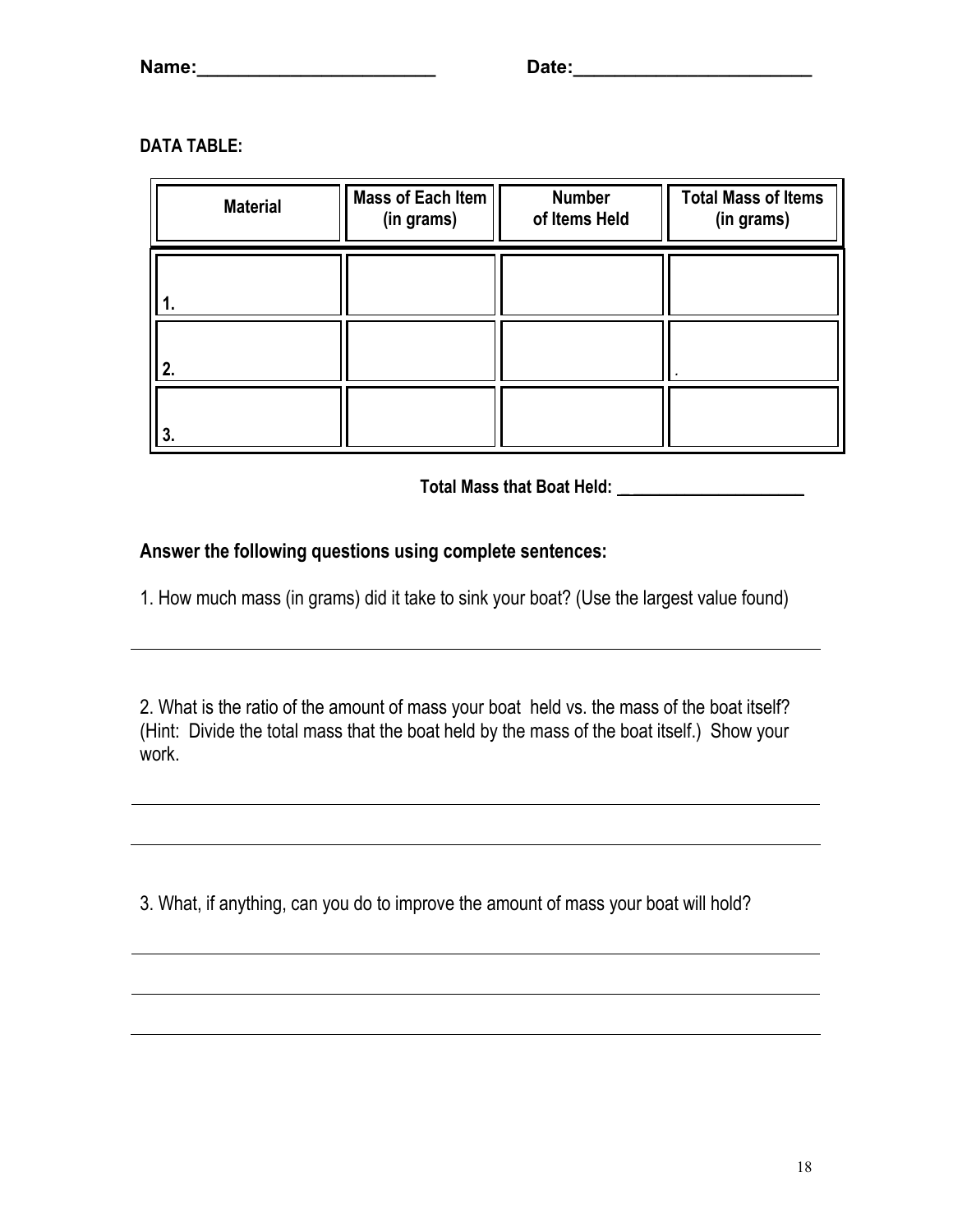#### **ADVENTURE ENGINEERING- "Lost in the Amazon" LESSON 6: Attack of the Raging River**



### **Activity 2: Taking a Boat to Manaus**

 Given your need to cross the river to reach Manus, you realize that the fastest way to continue on to Manaus is to use the river's current to float your way there. While building a boat may not be easy, you are tired of walking after so many days and the idea of floating down the river instead of continuing to hike appeals to everyone. Can you successfully design a boat to cross the river and float with the current downstream to Manuas?

## **Procedures:**

Using your engineering knowledge gained during the previous activity and the materials given to you by your teacher, construct a boat in your group that will hold the amount of mass needed. Your teacher will tell you how many items you will have to hold. Write the type of materials you will use and how many items of each material you must carry in the table below.

Below are some suggestions to help you in your construction.

- 1. Recall the first activity with the clay and what was important to making the clay float.
- 2. Have different members of the group try different ideas and test to see which one is the best.
- 3. Remember, you don't have to use all of the materials given to you to construct a boat.

| <b>Material</b> | Minimum Number of Items to Be Carried |  |
|-----------------|---------------------------------------|--|
|                 |                                       |  |
|                 |                                       |  |
| n               |                                       |  |
|                 |                                       |  |
|                 |                                       |  |

### **DATA TABLE:**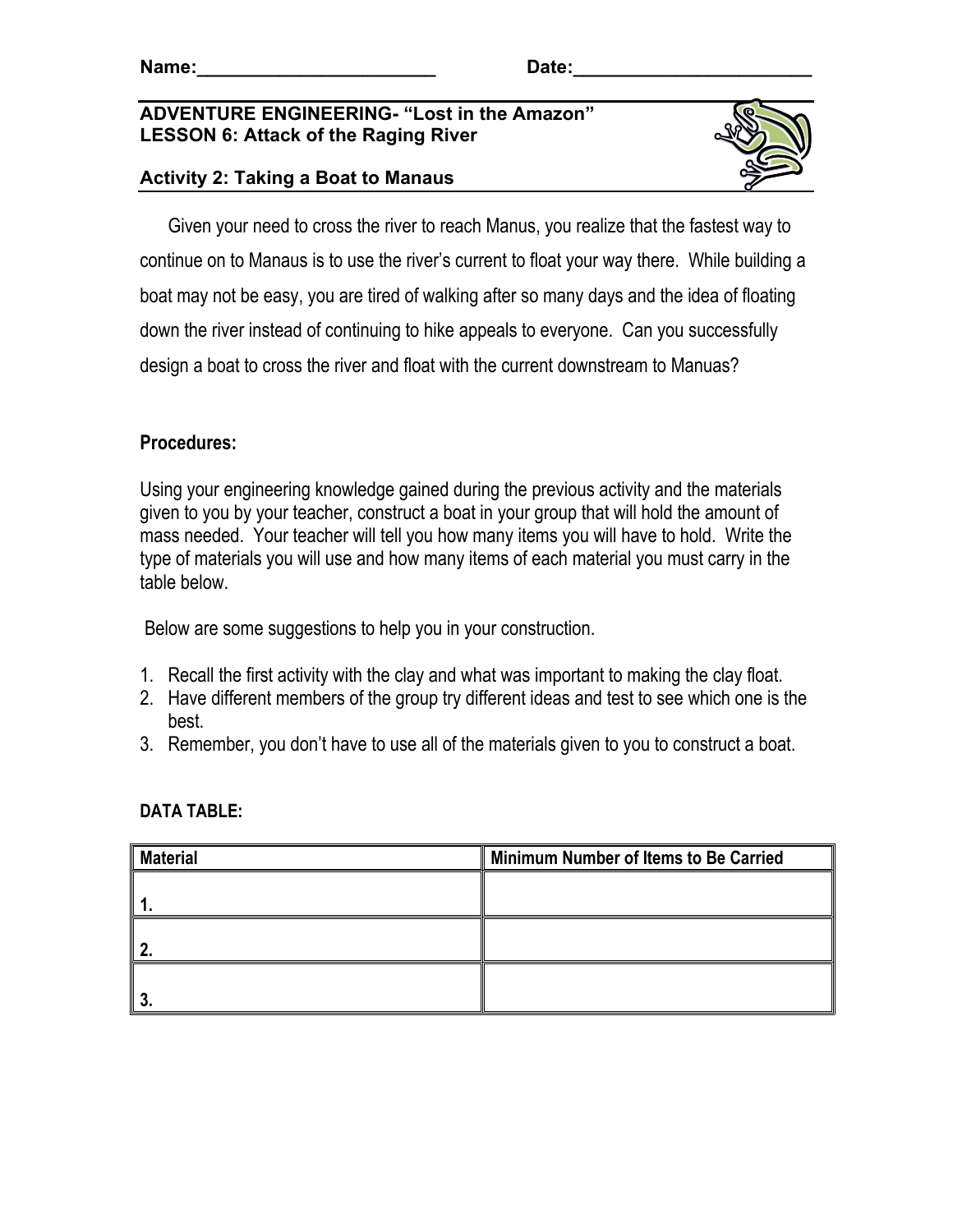Congratulations! You sucessfully made it to Manaus! You're at the airport, soon to board a plane that will take you and your team mates home. You're really looking forward to seeing your family and friends, and enjoying all the creature comforts that you've been missing while surviving your crash and adventure in the Amazon Rainforest. Just as you're boarding the plane, the pilot arrives to thank you and your team for saving his life. He wishes you a safe trip home and good luck with your future endeavors. He is much stronger and recovering quickly after getting the medical help he needed in Manaus.

 As you settle into your seat, you reflect on your recent adventure through the Amazon Rainforest and how much you've learned and accomplished in the last two weeks. Soon after take-off, the stewardess informs you and your team mates that word of your grand adventure has already spread back home. You're a local celebrity! There will be news reporters waiting at the airport to interview you and your teammates when you arrive. You are excited about being in the evening news program, but also a little nervous – you've never been on T.V. before! What will they ask? How will you respond?

### **Procedure:**

To help you prepare for your interview on the T.V. evening news, below are a series of questions the interviewer may ask you. Your interview will last for only three minutes, so you need to be well prepared with your answers. Use your time wisely and be sure to write in complete sentences!

1. What did you enjoy most about your adventure in the Amazon?

2. What did you find to be the most challenging?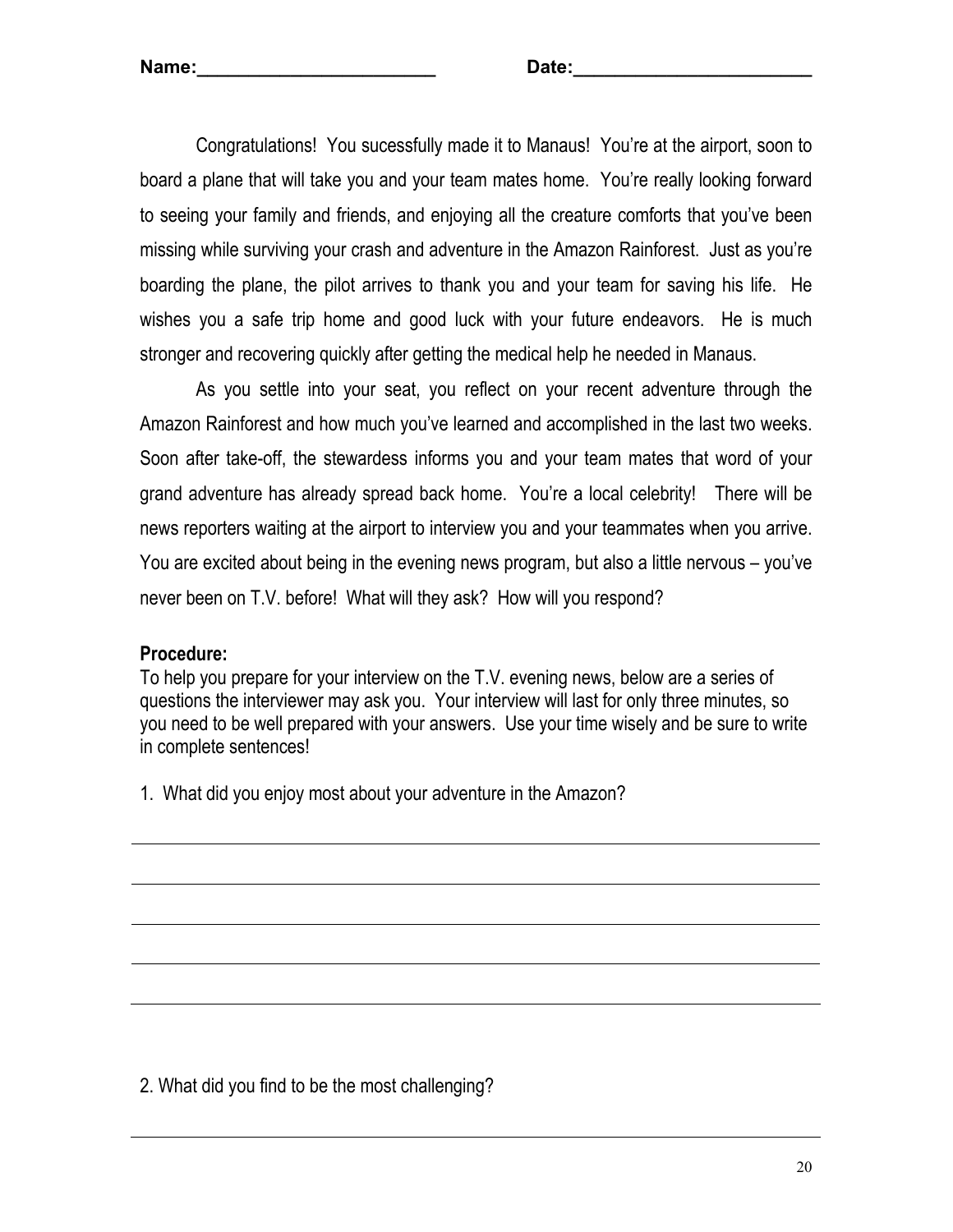|                                                                    | and the control of the control of the control of the control of the control of the control of the control of the                                                                                                                                                         |  |
|--------------------------------------------------------------------|--------------------------------------------------------------------------------------------------------------------------------------------------------------------------------------------------------------------------------------------------------------------------|--|
| 3. What skill(s) did you learn that will be helpful in the future? |                                                                                                                                                                                                                                                                          |  |
|                                                                    |                                                                                                                                                                                                                                                                          |  |
|                                                                    |                                                                                                                                                                                                                                                                          |  |
|                                                                    |                                                                                                                                                                                                                                                                          |  |
|                                                                    |                                                                                                                                                                                                                                                                          |  |
| 4. What was the most memorable part of your adventure?             |                                                                                                                                                                                                                                                                          |  |
|                                                                    |                                                                                                                                                                                                                                                                          |  |
|                                                                    |                                                                                                                                                                                                                                                                          |  |
|                                                                    |                                                                                                                                                                                                                                                                          |  |
|                                                                    |                                                                                                                                                                                                                                                                          |  |
| supply the appropriate answers.                                    | Here are two blank question and answer sections for your group to fill out. Think about<br>what else you would want to share about your adventure in the Amazon rainforest. Be<br>creative and write down two additional questions that the interviewer may ask you, and |  |
| 5. Question:                                                       |                                                                                                                                                                                                                                                                          |  |
|                                                                    |                                                                                                                                                                                                                                                                          |  |
|                                                                    |                                                                                                                                                                                                                                                                          |  |
|                                                                    |                                                                                                                                                                                                                                                                          |  |

Answer: